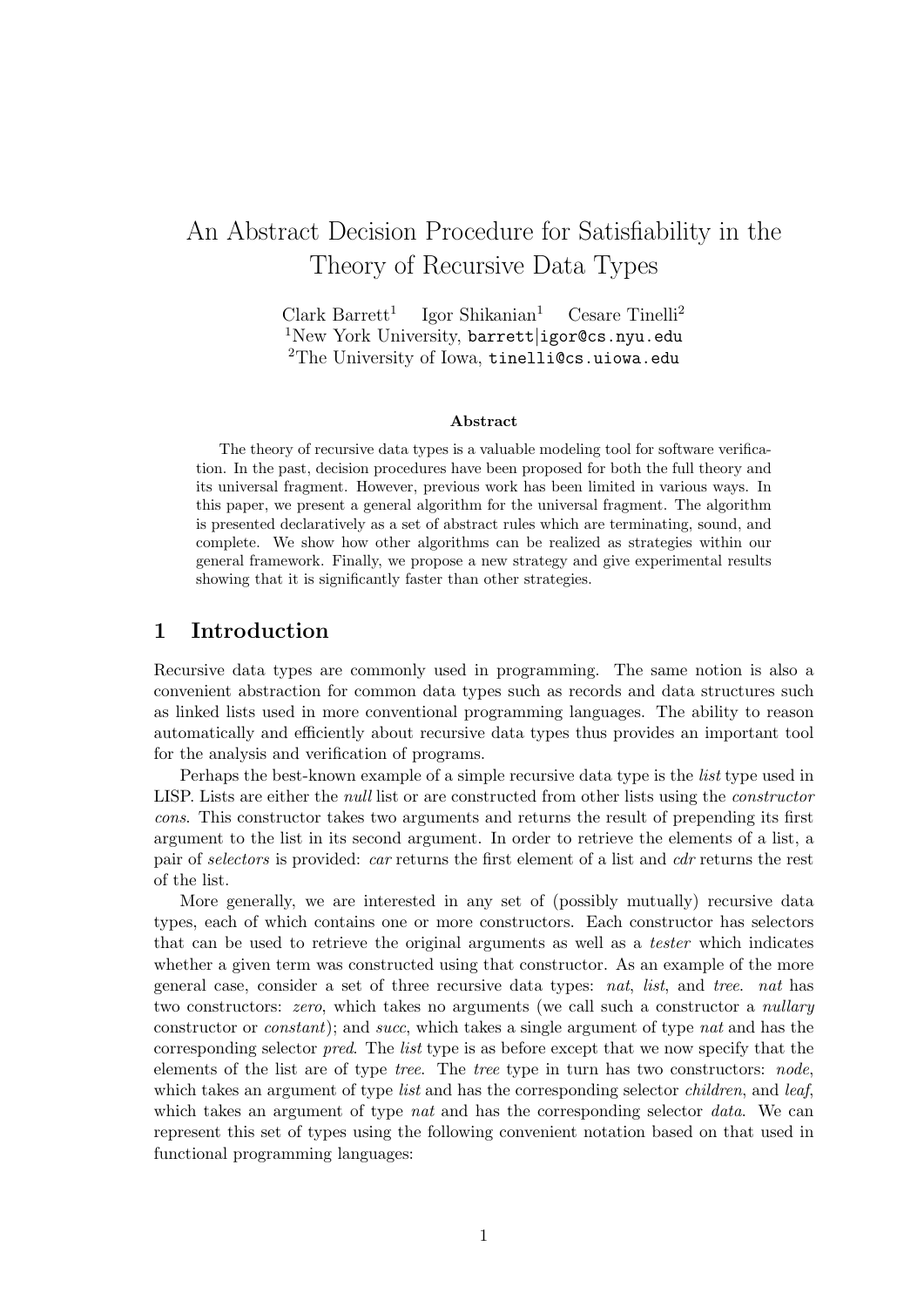nat  $:= succ(pred: nat) | zero;$  $list := \cos(\text{car} : \text{tree}, \text{cdr} : \text{list}) \mid \text{null};$ tree :=  $node(children: list) | leaf(data: nat);$ 

The testers for this set of data types are *is\_succ*, *is\_zero*, *is\_cons*, *is\_null*, *is\_node*, and is leaf.

Propositions about a set of recursive data types can be captured in a sorted first-order language which closely resembles the structure of the data types themselves in that it has function symbols for each constructor and selector, and a predicate symbol for each tester. For instance, propositions that we would expect to be true for the example above include: (i)  $\forall x : nat.\ succ(x) \neq zero;$  (ii)  $\forall x : list.\ x = null \vee \exists y : nat.\ z : list.\ x = cons(y, z);$  and (iii)  $\forall x : tree.$  is  $leaf(x) \rightarrow (data(x) = zero \vee is\_succ(data(x))).$ 

In this paper, we discuss a procedure for deciding such formulas. We focus on satisfiability of a set of literals, which (through well-known reductions) can be used to decide the validity of universal formulas.

There are three main contributions of this work over earlier work on the topic. First, our setting is more general: we allow mutually recursive types and multiple constructors. The second contribution is in presentation. We present the theory itself in terms of an initial model rather than axiomatically as is often done. Also, the presentation of the decision procedure is given as abstract rewrite rules, making it more flexible and easier to analyze than if it were given imperatively. Finally, as described in Section 4, the flexibility provided by the abstract algorithm allows us to describe a new strategy with significantly improved practical efficiency.

Related Work. Term algebras over constructors provide the natural intended model for recursive data types. In [4] two dual axiomatizations of term algebras are presented, one with constructors only, the other with selectors and testers only. More recently, several papers by Zhang et al. [9, 10] explore decision procedures for a single recursive data type. These papers focus on ambitious schemes for quantifier elimination and combinations with other theories. Their work is largely orthogonal to ours since we focus on the quantifier-free decision problem which is only mentioned briefly in their work. An often-cited reference for the quantifier-free case is the treatment by Nelson and Oppen in 1980[7, 8] (where the problem is also shown to be NP-complete). In particular, Oppen's algorithm in [8] gives a detailed decision procedure for a single recursive data type with a single constructor. Unfortunately, the case of multiple constructors is discussed only briefly and not rigorously. A possible extension of Oppen's algorithm to the case of multiple constructors is discussed briefly in [9]. We will discuss the relationship of our algorithm to these in more detail in Section 4.

# 2 The Theory of Recursive Data Types

Previous work on recursive data types (RDTs) [9, 10] uses first-order axiomatizations in an attempt to capture the main properties of a recursive data type and reason about it. We find it simpler and cleaner to use a semantic approach instead, as is done in algebraic specification. A set of RDTs can be given a simple equational specification over a suitable signature. The intended model for our theory can be formally, and uniquely, defined as the initial model of this specification. Reasoning about a set of RDTs then amounts to reasoning about formulas that are true in this particular initial model.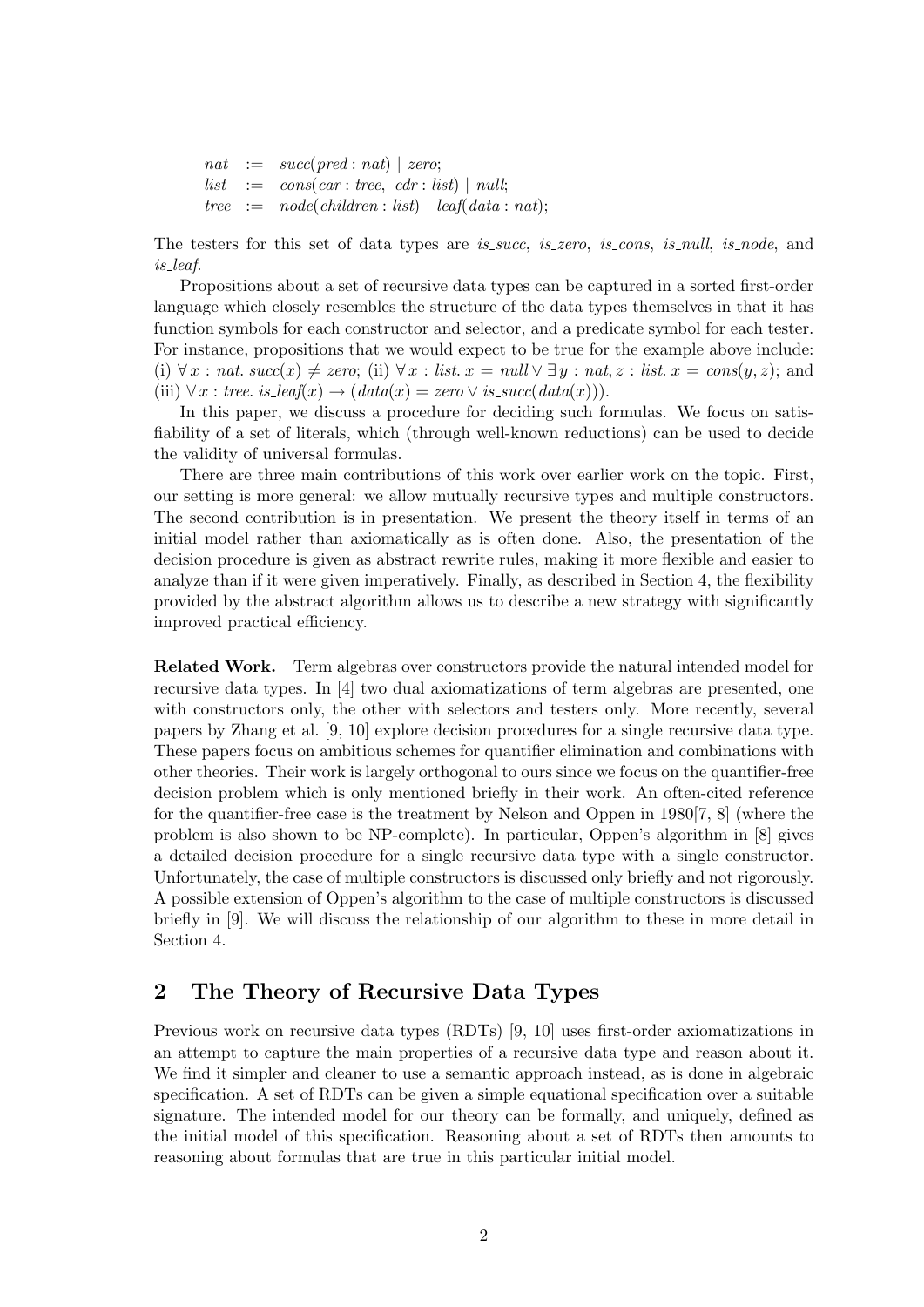#### 2.1 Specifying RDTs

We formalize RDTs in the context of many-sorted equational logic (see [6] among others). We will assume that the reader is familiar with the basic notions in this logic, and also with basic notions of term rewriting.

We start with the theory signature. We assume a many-sorted signature  $\Sigma$  whose set of sorts consists of a distinguished sort bool for the Booleans, and  $p \geq 1$  sorts  $\tau_1, \ldots, \tau_p$ for the RDTs. We also allow  $r \geq 0$  additional (non-RDT) sorts  $\sigma_1, \ldots, \sigma_r$ . We will denote by s, possibly with subscripts and superscripts, any sort in the signature other than bool, and by  $\sigma$  any sort in  $\{\sigma_1, \ldots, \sigma_r\}.$ 

As mentioned earlier, the function symbols in our theory signature correspond to the constructors, selectors, and testers of the set of RDTs under consideration. We assume for each  $\tau_i$   $(1 \leq i \leq p)$  a set of  $m_i \geq 1$  constructors of  $\tau_i$ . We denote these symbols as  $C_j^i$ , where j ranges from 1 to  $m_i$ . We denote the arity of  $C_j^i$  as  $n_j^i$  (0-arity constructors are also called nullary constructors or constants) and its sort as  $s_{j,1}^i \times \cdots \times s_{j,n_j^i}^i \to \tau_i$ . For each constructor  $C_j^i$ , we have a set of *selectors*, which we denote as  $S_{j,k}^i$ , where k ranges from 1 to  $n_j^i$ , of sort  $\tau_i \to s_{j,k}^i$ . Finally, for each constructor, there is a tester.<sup>1</sup> is $C_j^i : \tau_i \to$  bool.

In addition to these symbols, we also assume that the signature contains two constants, true and false of sort bool, and an infinite number of distinct constants of each sort  $\sigma$ . The constants are meant to be names for the elements of that sort, so for instance if  $\sigma_1$  were a sort for the natural numbers, we could use all the numerals as the constants of sort  $\sigma_1$ . Having all these constants in the signature is not necessary for our approach, but in the following exposition it provides an easy way of ensuring that the sorts in  $\sigma$  are infinite. Section ?? shows that our approach can be easily extended to the case in which some of these sorts are finite. To summarize, the set of function symbols of the signature  $\Sigma$ consists of:

$$
C_j^i: s_{j,1}^i \times \cdots \times s_{j,n_j^i}^i \to \tau_i, \text{ for } i = 1, \ldots, p, \ j = 1, \ldots, m_i,
$$
  
\n
$$
S_{j,k}^i: \tau_i \to s_{j,k}^i, \text{ for } i = 1, \ldots, p, \ j = 1, \ldots, m_i, \ k = 1, \ldots, n_j^i,
$$
  
\n
$$
isC_j^i: \tau_i \to \text{bool}, \text{ for } i = 1, \ldots, p, \ j = 1, \ldots, m_i,
$$
  
\ntrue : bool, false : bool,

An infinite number of constants for each  $\sigma_l$ , for  $l = 1, \ldots, r$ .

As usual in many-sorted equational logic, we also have  $p + r + 1$  equality symbols (one for each sort), all written as  $\approx$ .

Our procedure requires one additional constraint on the set of RDTs: It must be wellfounded. Informally, this means that each sort must contain terms that are not cyclic or infinite. More formally, we have the following definitions by simultaneous induction over constructors and sorts: (i) a constructor  $C_j^i$  is well-founded if all of its argument sorts are well-founded; (ii) the sorts  $\sigma_1, \ldots, \sigma_r$  are all well-founded; (iii) a sort  $\tau_i$  is well-founded if at least one of its constructors is well-founded. We require that every sort be well-founded according to the above definition.

In some cases, it will be necessary to distinguish between *finite* and *infinite*  $\tau$ -sorts: (i) a constructor is *finite* if it is nullary or if all of its argument sorts are finite; (ii) a sort  $\tau_i$  is finite if all of its constructors are finite, and is *infinite* otherwise; (iii) the sorts  $\sigma_1, \ldots, \sigma_r$ are all infinite. As we will see, consistent with the above terminology, our semantics will interpret finite, resp. infinite,  $\tau$ -sorts indeed as finite, resp. infinite, sets.

 $1$ To simplify some of the proofs, and without loss of generality, we use functions to bool instead of predicates for the testers.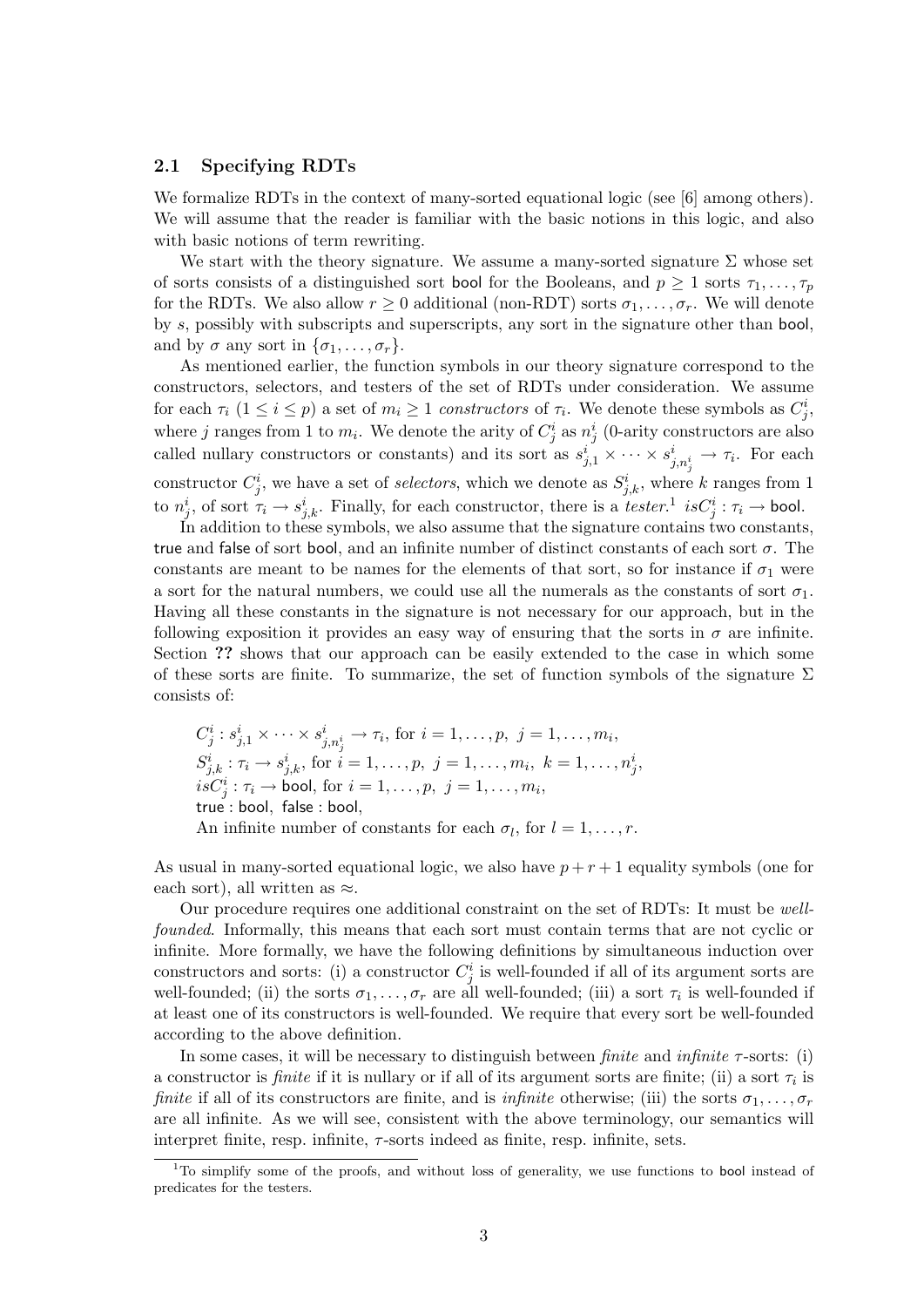We denote by  $\mathcal{T}(\Sigma)$  the set of well-sorted ground terms of signature  $\Sigma$  or, equivalently, the (many-sorted) term algebra over that signature.

The RDTs with functions and predicates denoted by the symbols of  $\Sigma$  are specified by the following set  $\mathcal E$  of (universally quantified) equations. For reasons explained below, we assume that associated with every selector  $S^i_{j,k} : \tau_i \to s^i_{j,k}$  is a distinguished ground term of sort  $s_{j,k}^i$  containing no selectors (or testers), which we denote by  $t_{j,k}^i$ .

Equational Specification of the RDT: for  $i = 1, \ldots, p$ :

$$
\forall x_1, \dots, x_{n_j^i} \text{ is } C_j^i(C_j^i(x_1, \dots, x_{n_j^i})) \approx \text{true} \qquad \text{(for } j = 1, \dots, m_i)
$$
\n
$$
\forall x_1, \dots, x_{n_{j'}^i} \text{ is } C_j^i(C_{j'}^i(x_1, \dots, x_{n_{j'}^i})) \approx \text{false} \qquad \text{(for } j, j' = 1, \dots, m_i, j \neq j')
$$
\n
$$
\forall x_1, \dots, x_{n_j^i} \text{ is } S_{j,k}^i(C_j^i(x_1, \dots, x_{n_j^i})) \approx x_k \qquad \text{(for } k = 1, \dots, n_j^i, j = 1, \dots, m_i)
$$
\n
$$
\forall x_1, \dots, x_{n_{j'}^i} \text{ is } S_{j,k}^i(C_{j'}^i(x_1, \dots, x_{n_{j'}^i})) \approx t_{j,k}^i \qquad \text{(for } j, j' = 1, \dots, m_i, j \neq j')
$$

The last axiom specifies what happens when a selector is applied to the "wrong" constructor. Note that there is no obviously correct thing to do in this case since it would correspond to an error condition in a real application. Our axiom specifies that in this case, the result is the designated ground term for that selector. This is different from other treatments (such as [4, 9, 10]) where the application of a wrong selector is treated as the identity function. The main reason for this difference is that identity function would not always be well-sorted in multi-sorted logic.

By standard results in universal algebra we know that  $\mathcal E$  admits an *initial model*  $\mathcal R$ . By standard results in universal algebra we can show the following result:<sup>2</sup> Let  $\Omega$  be the signature obtained from  $\Sigma$  by removing the selectors and the testers; then, the reduct of  $\mathcal R$  to  $\Omega$  is isomorphic to  $\mathcal T(\Omega)$ . Informally, this means that R does in fact capture the set of RDTs in question, as we can take the carrier of R to be the term algebra  $\mathcal{T}(\Omega)$ .

# 3 The Decision Procedure

We start with an informal overview based on examples. Our procedure builds on the algorithm by Oppen [8] for a single type with a single constructor. Consider, for example, the list data type without null and the following set of literals: { $cons(x, y) \approx z$ ,  $car(w) \approx$  $x, \text{cdr}(w) \approx y, w \not\approx z$ . The idea of Oppen's algorithm is to use a graph which relates terms according to their meaning in the intended model. Thus,  $\text{cons}(x, y)$  is a parent of x and y and  $car(w)$  and  $cdr(w)$  are children of w. The equations induce an equivalence relation on the nodes of the graph. The Oppen algorithm proceeds by performing upwards (congruence) and downwards (unification) closure on the graph and then checking for cycles<sup>3</sup> or for a violation of any disequalities. For our example, upwards closure results in the conclusion  $w \approx z$ , which contradicts the disequality  $w \not\approx z$ .

Suppose we replace  $w \not\approx z$  with  $v \approx w$  and  $y \not\approx cdr(v)$  in the previous set. The new graph has a node for v, with  $car(v)$  as its left child. A right child node with  $cdr(v)$  is then added for completeness. Now, downwards closure forces  $car(v) \approx car(w) \approx x$  and  $cdr(v) \approx cdr(w) \approx y$ , contradicting the disequality  $y \not\approx cdr(v)$ .

An alternative algorithm for the case of a single constructor is to introduce new terms and variables to replace variables that are inside of selectors. For example, for the first set of literals above, we would introduce  $w \approx const(s,t)$  where s, t are new variables. Now, by

 ${}^{2}$ Proofs of all results in this paper can be found in [3].

<sup>&</sup>lt;sup>3</sup>A simple example of a cycle is:  $cdr(x) \approx x$ .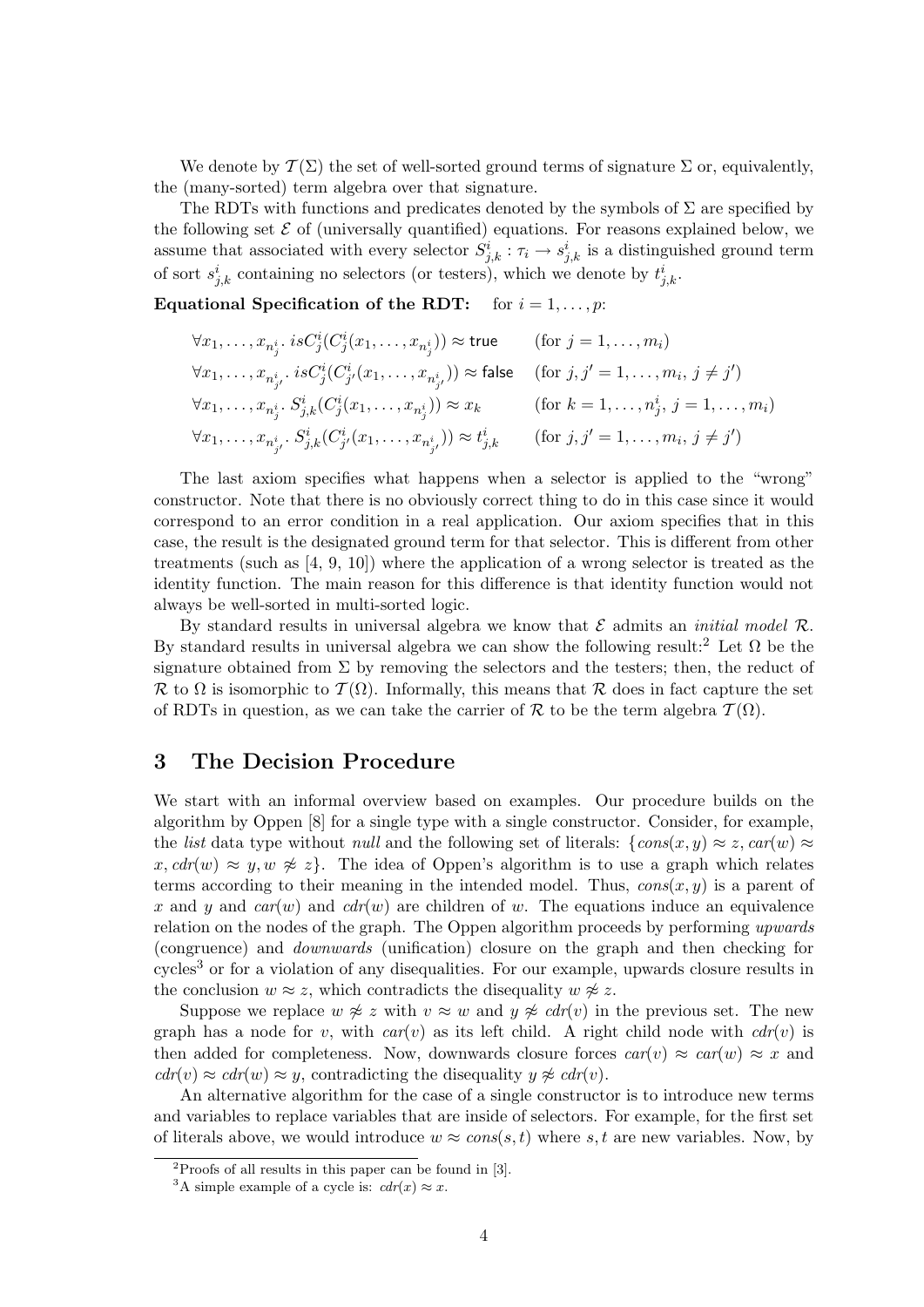substituting and collapsing applications of selectors to constructors, we get  $\{cons(x, y) \approx$  $z, w \approx const(s, t), x \approx s, t \approx y, w \not\approx z$ . In general, this approach only requires downwards closure.

Unfortunately, with the addition of more than one constructor, things are not quite as simple. In particular, the simple approach of replacing variables with constructor terms does not work because one cannot establish a priori whether the value denoted by a given variable is built with one constructor or another. A simple extension of Oppen's algorithm for the case of multiple constructors is proposed in [9]. The idea is to first guess a type completion, that is, a labeling of every variable by a constructor, which is meant to constrain a variable to take only values built with the associated constructor. Once all variables are labeled by a single constructor, the Oppen algorithm can be used to determine if the constraints can be satisfied under that labeling. Unfortunately, the type completion guess can be very expensive in practice.

Our presentation combines ideas from all of these algorithms as well as introducing some new ones. There is a set of upward and downward closure rules to mimic Oppen's algorithm. The idea of a type completion is replaced by a set of labeling rules that can be used to refine the set of possible constructors for each term (in particular, this allows us to delay guessing as long as possible). And the notion of introducing constructors and eliminating selectors is captured by a set of selector rules. In addition to the presentation, one of our key contributions is to provide precise side-conditions for when case splitting is necessary as opposed to when it can be delayed. The results given in Section 4 show that with the right strategy, significant gains in efficiency can be obtained.

We describe our procedure formally in the following, as a set of derivation rules. We build on and adopt the style of similar rules for abstract congruence closure [1] and syntactic unification [5].

#### 3.1 Definitions and Notation

In the following, we will consider well-sorted formulas over the signature  $\Sigma$  above and an infinite set  $X$  of variables. To distinguish these variables, which can occur in formulas given to the decision procedure described below, from other internal variables used by the decision procedure, we will sometimes call the elements of X *input* variables.

Given a set  $\Gamma$  of literals (i.e., equations or negated equations) over  $\Sigma$  and variables from X, we wish to determine the satisfiability of  $\Gamma$  in the algebra  $\mathcal{R}$ .<sup>4</sup> We will assume for simplicity, and with no loss of generality, that the only occurrences of terms of sort bool are in atoms of the form  $isC_k^j(t) \approx$  true, which we will write just as  $isC_k^j(t)$ . We will abbreviate negated equations  $\neg(t_1 \approx t_2)$  between non-Boolean terms as  $t_1 \not\approx t_2$ .

Following [1], we will make use of the sets  $V_{\tau_i}$  ( $V_{\sigma_i}$ ) of abstraction variables of sort  $\tau_i$  $(\sigma_i)$ ; abstraction variables are disjoint from input variables (variables in Γ) and function as equivalence class representatives for the terms in Γ. We denote the set of all variables (both input and abstraction) in E as  $Var(E)$ . We will use the expression  $llls(\tau_i)$  for the set  $\{C_1^i, \ldots, C_{m_i}^i\}$  and define  $\mathit{bls}(\sigma_l)$  to be the empty set of labels for each  $\sigma_l$ . We will write  $sort(t)$  to denote the sort of the term t.

The rules make use of three additional constructs that are not in the language of  $\Sigma$ :  $\rightarrow$ ,  $\rightarrow$ , and Inst.

<sup>&</sup>lt;sup>4</sup>In both theory and practice, the satisfiability of arbitrary quantifier-free formulas can be easily determined given a decision procedure for a set of literals. Using the fact that a universal formula  $\forall x \varphi(x)$  is true in a model exactly when  $\neg \varphi(\mathbf{x})$  is unsatisfiable in the model, this also provides a decision procedure for universal formulas.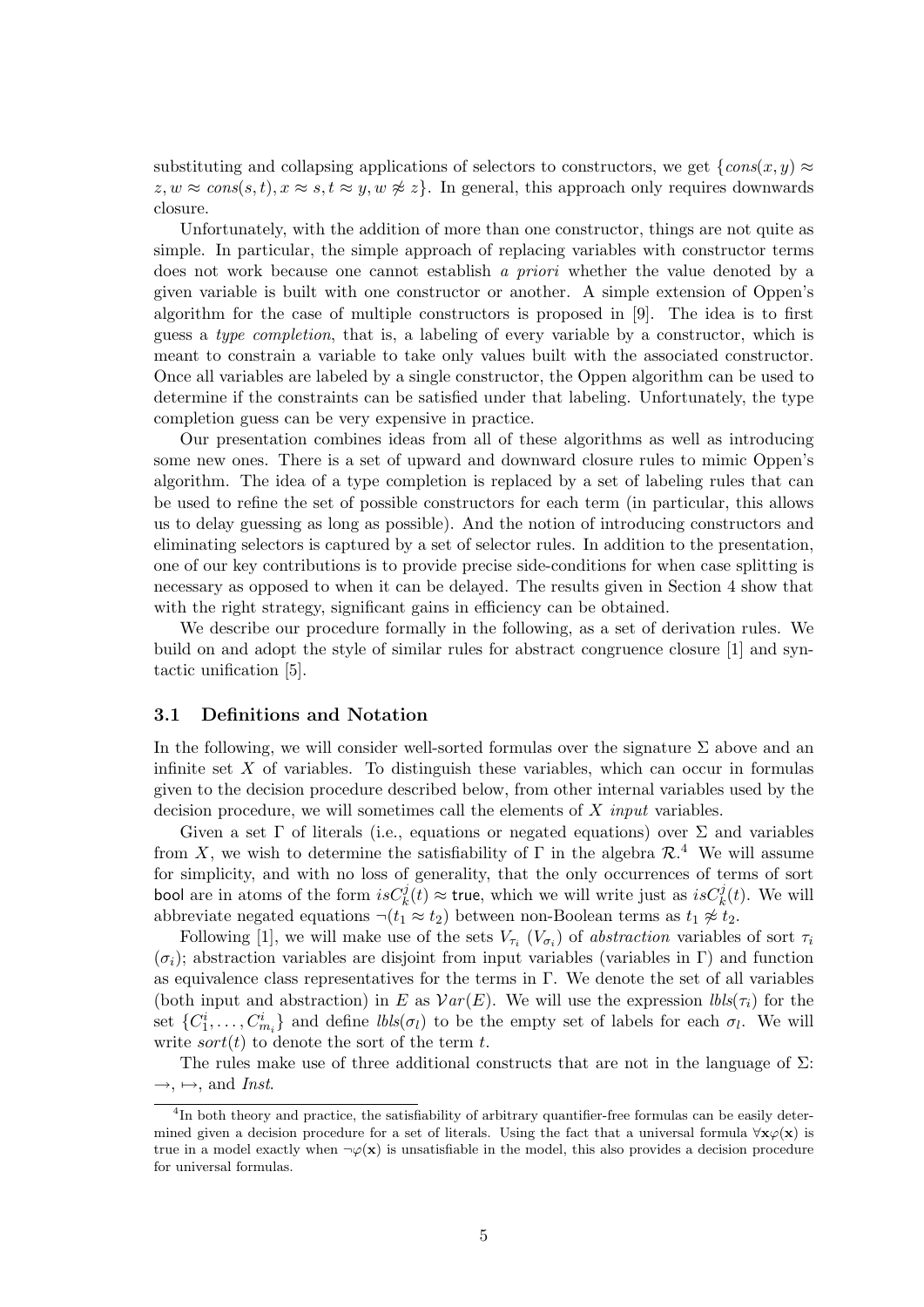The symbol  $\rightarrow$  is used to represent *oriented* equations. Its left-hand side is a  $\Sigma$ -term t and its right-hand side is an abstraction variable v. Given a variable assignment  $\alpha$  into the elements of R, we say that  $\alpha$  satisfies  $t \to v$  in R iff  $\alpha$  satisfies the equation  $t \approx v$  in R.

The symbol  $\rightarrow$  denotes *labellings* of abstraction variables with sets of constructor symbols. It is used to keep track of possible constructors for instantiating a  $\tau_i$  variable.<sup>5</sup> A variable assignment  $\alpha$  satisfies a labeling pair  $v \mapsto \{C_{j_1}^i,\ldots,C_{j_n}^i\}$  in  $\mathcal R$  if  $\alpha$  satisfies the formula  $isC^i_{j_1}(v) \vee \cdots \vee isC^i_{j_n}(v)$  in  $\mathcal{R}$ .

Finally, the *Inst* construct is used to track applications of the **Instantiate** rules given below. It is needed to ensure termination by preventing multiple applications of the same Instantiate rule. It is a unary predicate that is applied only to abstraction variables. It is always satisfied by every variable assignment.

Let  $\Sigma^C$  denote the set of all constant symbols in  $\Sigma$ , including 0-arity constructors. We will denote by  $\Lambda$  the set of all possible literals over  $\Sigma$  and input variables X. Note that this does not include oriented equations  $(t \to v)$ , labeling pairs  $(v \mapsto L)$ , or applications of Inst. In contrast, we will denote by E multisets of literals of  $\Lambda$ , oriented equations, labeling pairs, and applications of Inst. To simplify the presentation, we will consistently use the following meta-variables: c, d denote constants (elements of  $\Sigma^C$ ) or input variables from X; u, v, w denote abstraction variables; t denotes a flat term—i.e., a term all of whose proper sub-terms are abstraction variables—or a label set, depending on the context. u, v denote possibly empty sequences of abstraction variables; and  $u \rightarrow v$  is shorthand for the set of oriented equations resulting from pairing corresponding elements from u and v and orienting them so that the left hand variable is greater than the right hand variable according to  $\succ$ . Finally,  $v \bowtie t$  denotes any of  $v \approx t$ ,  $t \approx v$ ,  $v \not\approx t$ ,  $t \not\approx v$ , or  $v \mapsto t$ . To streamline the notation, we will sometimes denote function application simply by juxtaposition.

In the derivation rules we assume an arbitrary, but fixed, well-founded ordering  $\succ$  on the abstraction variables that is total on variables of the same sort. Each rule consists of a premise and one or more conclusions. Each premise is made up of a multiset of literals, oriented equations, labeling pairs, and applications of Inst. Conclusions are either similar multisets or  $\perp$ , where  $\perp$  represents a trivially unsatisfiable formula. As we show later, the soundness of our rule-based procedure depends on the fact that the premise  $E$  of a rule is satisfied in R by a valuation  $\alpha$  of  $Var(E)$  iff one of the conclusions E' of the rule is satisfied in  $\mathcal R$  by an extension of  $\alpha$  to  $\mathcal Var(E')$ .

#### 3.2 The derivation rules

Our decision procedure consists of the following derivation rules on multisets E.

#### Abstraction rules

**Abstract 1**  $\frac{p[c], E}{c \to v, v \mapsto \textit{bls}(s), p[v], E}$  if  $p \in \Lambda, c : s$ , <br>  $v$  fresh from  $V_s$ 

**Abstract 2** 
$$
\frac{p[C_j^i \mathbf{u}], E}{C_j^i \mathbf{u} \to v, p[v], v \mapsto \{C_j^i\}, E} \quad \text{if } p \in \Lambda, v \text{ fresh from } V_{\tau_i}
$$

<sup>&</sup>lt;sup>5</sup>To simplify the writing of the rules, some rules may introduce labeling pairs for variables with a non- $\tau$ sort, even though these play no role.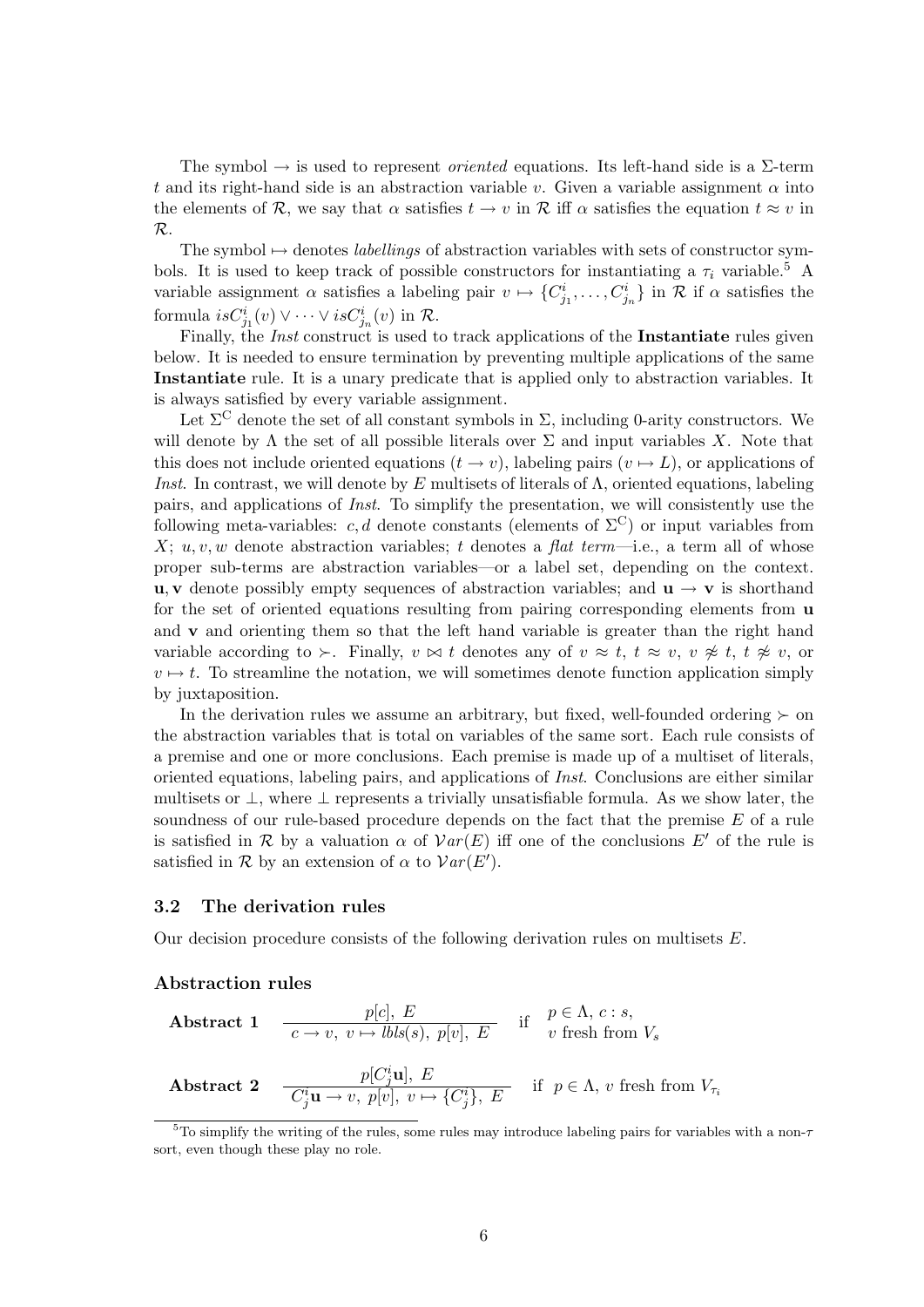**Abstract 3** 
$$
\overbrace{\n\begin{array}{c}\nS_{j,k}^{i}u, E \\
\hline\nS_{j,1}^{i}u \rightarrow v_{1}, \ldots, S_{j,n_j}^{i}u \rightarrow v_{n_j}^{i}, p[v_{\kappa}], \\
v_1 \mapsto lbls(s_1), \ldots, v_{n_j}^{i} \mapsto lbls(s_{n_j}^{i}), E\n\end{array}}^{p\left[S_{j,\kappa}^{i}u\right], p\in\Lambda, S_{j,k}^{i} : \tau_i \rightarrow s_k, \tau_i \rightarrow s_k, p[v_{\kappa}], \tau_i \mapsto v_{n_j}^{i} \mapsto lbls(s_{n_j}^{i}), E
$$

The abstraction or *flattening* rules essentially perform a pre-processing step, assigning a new abstraction variable to every sub-term in the original set of literals. Abstraction variables are then used as place-holders or equivalence class representatives for those subterms. While we would not expect a practical implementation to actually introduce these variables, it greatly simplifies the presentation of the remaining rules.

The Abstract 1 rule replaces input variables or constants. Abstract 2 replaces constructor terms, and Abstract 3 replaces selector terms. Notice that in each case, a labeling pair for the introduced variables is also created. This corresponds to labeling each sub-term with the set of possible constructors with which it could have been constructed. Also notice that in the **Abstract 3** rule, whenever a selector  $S_{j,k}^i$  is applied, we effectively introduce all possible applications of selectors associated with the same constructor. This simplifies the later selector rules and corresponds to the step in the Oppen algorithm which ensures that in the term graph, any node with children has a complete set of children.

#### Literal level rules

| Orient       | $u \approx v, E$     | if $u \succ v$ | Remove 1                                           | $isC_j^i v, E$ |
|--------------|----------------------|----------------|----------------------------------------------------|----------------|
| Inconsistent | $v \not\approx v, E$ | Remove 2       | $\frac{\neg isC_j^i v, E}{v \mapsto \{C_j^i\}, E}$ |                |

\nRemove 2

\n $\frac{\neg isC_j^i v, E}{v \mapsto \text{lbls}(sort(v)) \setminus \{C_j^i\}, E}$ 

The simple literal level rules are almost self-explanatory. The Orient rule is used to replace an equation between abstraction variables (which every equation eventually becomes after applying the abstraction rules) with an oriented equation. Oriented equations are used in the remaining rules below. The Inconsistent rule detects violations of reflexivity. The Remove rules remove applications of testers and replace them with labeling pairs that impose the same constraints.

#### Upward (i.e., congruence) closure rules

Simplify 1 
$$
\frac{u \bowtie t, u \rightarrow v, E}{v \bowtie t, u \rightarrow v, E}
$$
 Superpose  $\frac{t \rightarrow u, t \rightarrow v, E}{u \rightarrow v, t \rightarrow v, E}$  if  $u \succ v$   
\nSimplify 2  $\frac{f u u v \rightarrow w, u \rightarrow v, E}{f u v v \rightarrow w, u \rightarrow v, E}$   
\n $\frac{t \rightarrow v, v \rightarrow w, E}{t \rightarrow w, v \rightarrow w, E}$ 

These rules are modeled after similar rules for abstract congruence closure in [1]. The Simplify and Compose rules essentially provide a way to replace any abstraction variable with a smaller (according to  $\succ$ ) one if the two are known to be equal. The **Superpose** rule merges two equivalence classes if they contain the same term. Congruence closure is achieved by these rules because if two terms are congruent, then after repeated applications of the first set of rules, they will become syntactically identical. Then the Superpose rule will merge their two equivalence classes.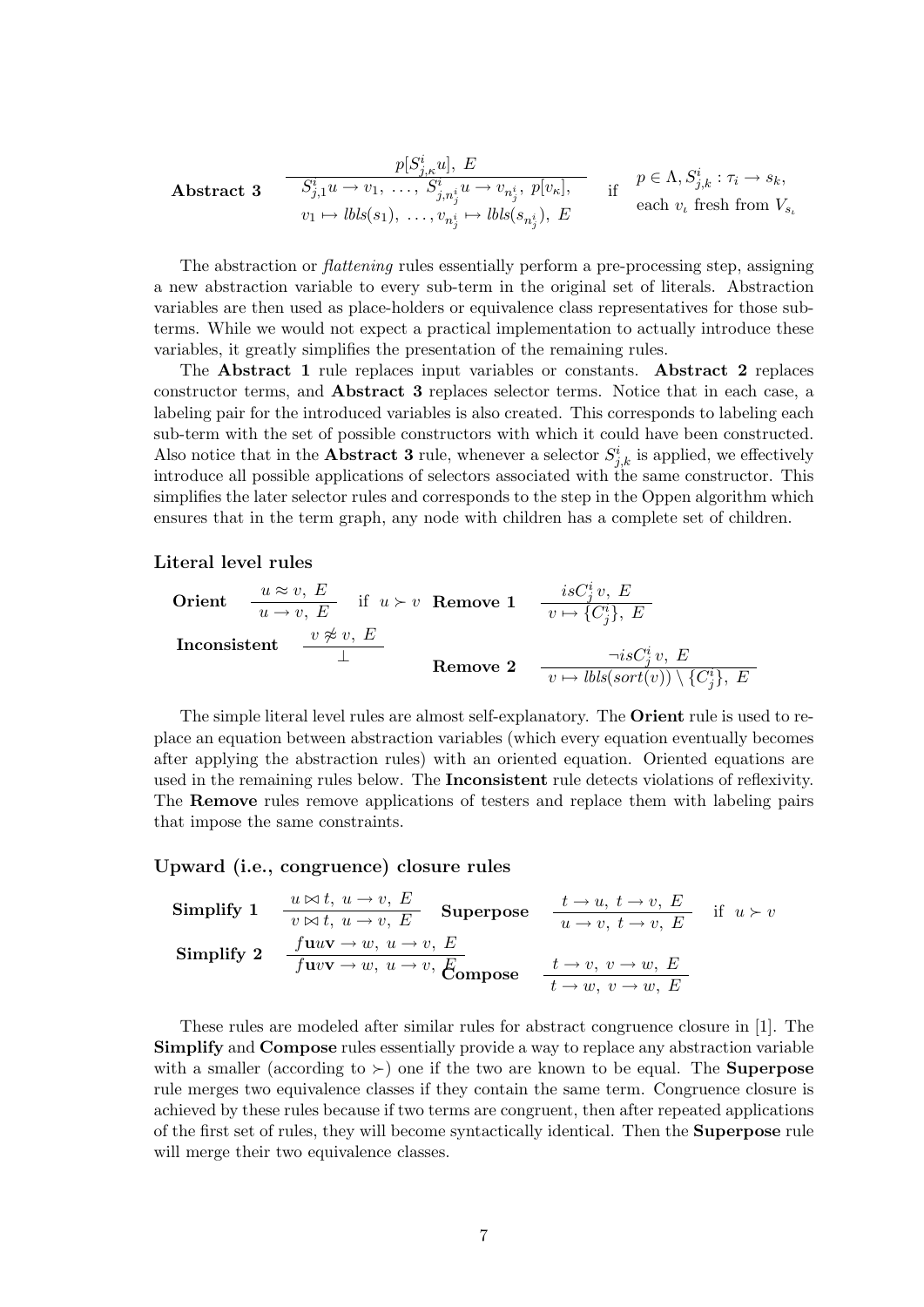Downward (i.e., unification) closure rules

**Decompose** 
$$
\frac{C_j^i \mathbf{u} \to v, C_j^i \mathbf{v} \to v, E}{C_j^i \mathbf{u} \to v, \mathbf{u} \to \mathbf{v}, E}
$$

**Clash** 
$$
\xrightarrow{c \to v, d \to v, E}
$$
 if  $c, d \in \Sigma^C, c : \sigma, d : \sigma, c \neq d$ 

$$
\textbf{Cycle} \quad \frac{C_{j_n}^{i_n} \mathbf{u_n} u \mathbf{v_n} \to u_{n-1}, \dots, C_{j_2}^{i_2} \mathbf{u_2} u_2 \mathbf{v_2} \to u_1, C_{j_1}^{i_1} \mathbf{u_1} u_1 \mathbf{v_1} \to u, E}{\perp} \quad \text{if} \quad n \ge 1
$$

The main downward closure rule is the Decompose rule: whenever two terms with the same constructor are in the same equivalence class, their arguments must be equal. The Clash rule detects instances of terms that are in the same equivalence class that must be disequal in the intended model. The Cycle rule detects the (inconsistent) cases in which a term would have to be cyclical.

#### Selector rules

$$
\text{Instantiate 1} \quad \frac{S_{j,1}^i u \to u_1, \ \dots, \ S_{j,n_j^i}^i u \to u_{n_j^i}, \ u \mapsto \{C_j^i\}, \ E}{C_j^i u_1 \cdots u_{n_j^i} \to u, \ u \mapsto \{C_j^i\}, \ \text{Inst}(u), \ E} \quad \text{if } \ \text{Inst}(u) \notin E
$$

| Instantiate 2 | $v \mapsto \{C_j^i\}$ , $E$ | $Inst(v) \notin E$ ,<br>$u_1 \mapsto bls(s_{j,1}^i), \ldots, u_{n_j^i} \mapsto v$ , $Inst(v)$ , $E$ | $Inst(v) \notin E$ ,<br>$\text{if } C_j^i \text{ finite constructor,}$<br>$S_{b,c}^a(v) \to v' \notin E$ ,<br>$u_k \text{ fresh from } V_{s_{j,k}^i}$ |
|---------------|-----------------------------|-----------------------------------------------------------------------------------------------------|-------------------------------------------------------------------------------------------------------------------------------------------------------|
|---------------|-----------------------------|-----------------------------------------------------------------------------------------------------|-------------------------------------------------------------------------------------------------------------------------------------------------------|

$$
\textbf{Collapse 1} \quad \frac{C_j^i u_1 \cdots u_{n_j^i} \to u, \ S_{j,k}^i u \to v, \ E}{C_j^i u_1 \cdots u_{n_j^i} \to u, \ u_k \approx v, \ E}
$$

$$
\text{Collapse 2} \quad \frac{S_{j,k}^i u \to v, \ u \mapsto L, \ E}{t_{j,k}^i \approx v, \ u \mapsto L, \ E} \quad \text{if } C_j^i \notin L
$$

Rule Instantiate 1 is used to eliminate selectors by replacing the argument of the selectors with a new term constructed using the appropriate constructor. Notice that only terms that have selectors applied to them can be instantiated and then only once they are unambiguously labeled. All of the selectors applied to the term are eliminated at the same time. This is why the entire set of selectors is introduced in the Abstract 3 rule. Rule Instantiate 2 is used for finite constructors. For completeness, terms labeled with finite constructors must always be instantiated, even when no selectors are applied to them.

The Collapse rules eliminate selectors when the result of their application can be determined. In Collapse 1, a selector is applied to a term known to be equal to a constructor of the "right" type. In this case, the selector expression is replaced by the appropriate argument of the constructor. In Collapse 2, a selector is applied to a term which must have been constructed with the "wrong" constructor. In this case, the designated term  $t^i_{j,k}$  for the selector replaces the selector expression.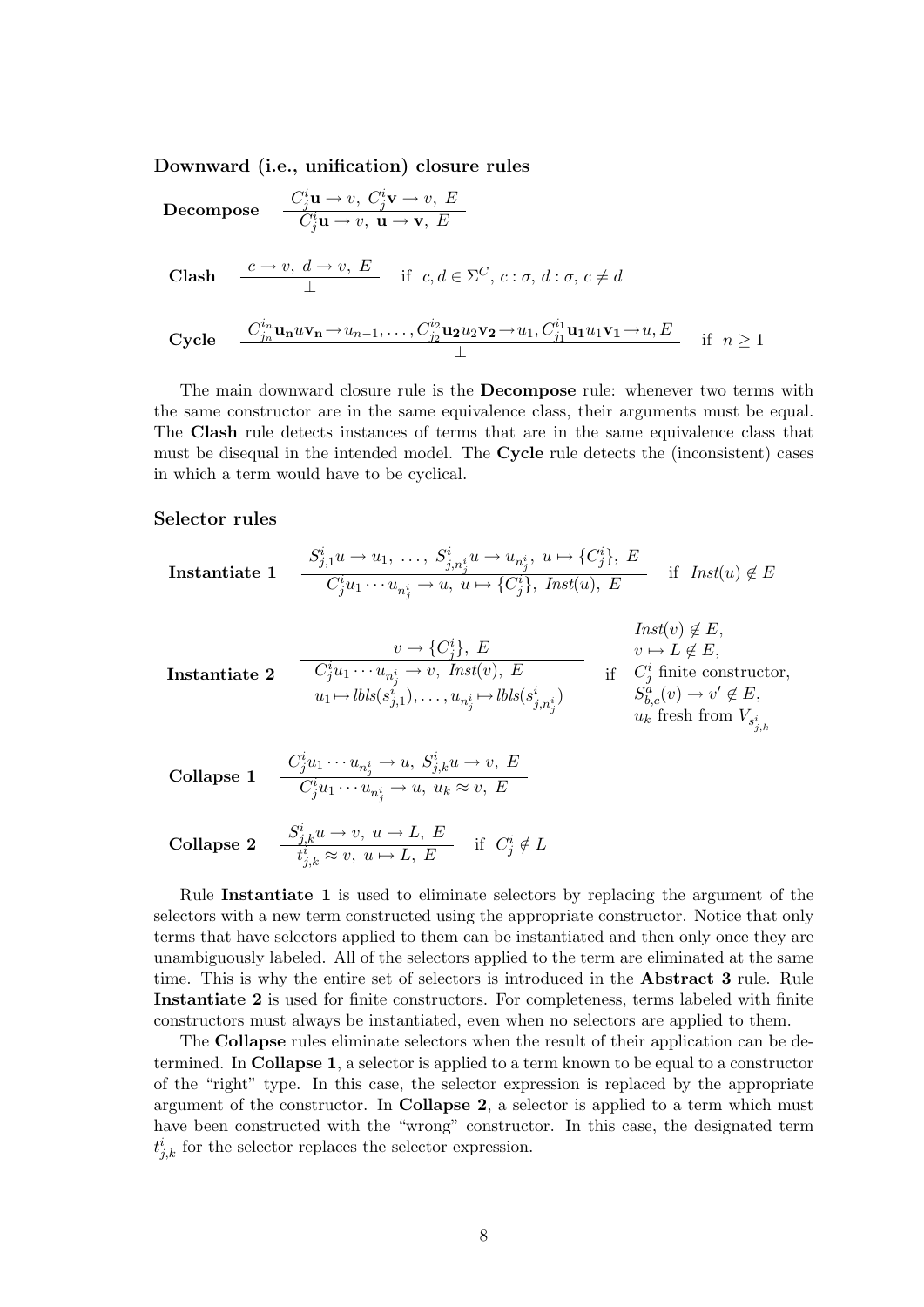Labeling rules

**Refine** 
$$
\frac{v \mapsto L_1, v \mapsto L_2, E}{v \mapsto L_1 \cap L_2, E}
$$
**Empty** 
$$
\frac{v \mapsto \emptyset, E}{\perp}
$$
 if  $v : \tau_i$   
\n**Split 1** 
$$
\frac{S_{j,k}^i(u) \to v, u \mapsto \{C_j^i\} \cup L, E}{S_{j,k}^i(u) \to v, u \mapsto \{C_j^i\}, E}
$$
 if  $L \neq \emptyset$ 

Split 2  $u \mapsto \{C_j^i\} \cup L, E$  $u \mapsto \{C_j^i\} \cup L, E$  if  $L \neq \emptyset$ ,<br>  $u \mapsto \{C_j^i\}, E$   $u \mapsto L, E$  if  $\{C_j^i\} \cup L$  all finite constructors

The Refine rule simply combines labeling constraints that may arise from different sources for the same equivalence class. **Empty** enforces the constraint that every  $\tau$ -term must be constructed by some constructor. The Split rules are used to refine the set of possible constructors for a term and are the only rules that cause branching. If a term labeled with only finite constructors cannot be eliminated in some other way, Split 2 must be applied until it is labeled unambiguously. For other terms, the Split 1 rule only needs to be applied to distinguish the case of a selector being applied to the "right" constructor vs a selector being applied to the "wrong" constructor. On either branch, one of the Collapse rules will apply immediately. We discuss this further in Section 4, below.

The rules are proved sound, complete and terminating in our full report [3]. The proofs must be omitted here due to space considerations.

### 4 Strategies and Efficiency

#### 4.1 Strategies

A strategy is a predetermined methodology for applying the rules. Before discussing our recommended strategy, it is instructive to look at the closest related work. Oppen's original algorithm is roughly equivalent to the following: After abstraction, apply the selector rules to eliminate all instances of selector symbols. Next, apply upward and downward closure rules (the bidirectional closure). As you go, check for conflicts using the rules that can derive ⊥. We will call this the *basic strategy*. Note that it excludes the Split rules: because Oppen's algorithm assumes a single constructor, the Split rules are never used. A generalization of Oppen's algorithm is mentioned in [9].<sup>6</sup> They add the step of initially guessing a "type completion". To model this, we first add the following simple Split rule which is invoked greedily (after abstraction) until it no longer applies, at which point the basic strategy is followed.

$$
\text{Split} \quad \frac{u \mapsto \{C^i_j\} \cup L, \ E}{u \mapsto \{C^i_j\}, \ E} \quad \text{if} \quad L \neq \emptyset
$$

We will call this strategy the *eager splitting* strategy. One of the key contributions of this paper is to recognize that the eager splitting strategy can be improved in two significant ways. First, the split rule should be delayed as long as possible, and second, the simple split rule should be replaced with the smarter Split 1 and Split 2 rules. We call this the lazy splitting strategy. The two modifications work together to reduce the size of the resulting derivation in two ways. First, unless an abstract variable  $u$  is labeled with all

 ${}^{6}$ Unfortunately, there is not enough detail in [9] to be sure that this is an accurate characterization of their algorithm, but this reflects our best understanding of it.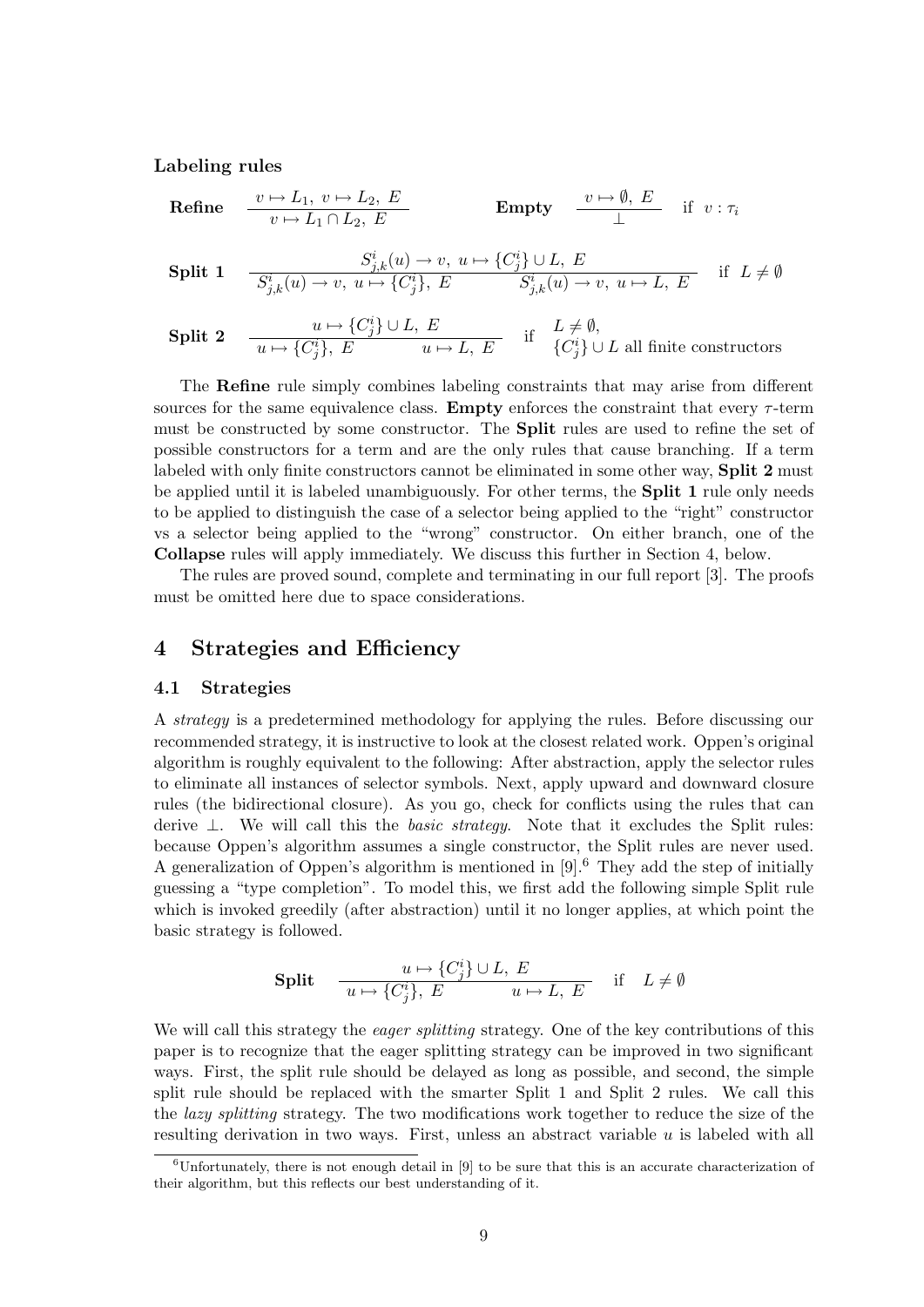| Worst Case       |            |      |       | Eager         |          | Lazy          |            |
|------------------|------------|------|-------|---------------|----------|---------------|------------|
| Number of Splits | Benchmarks | Sat  | Unsat | <b>Splits</b> | Time (s) | <b>Splits</b> | Time $(s)$ |
| $\theta$         | 4416       | 306  | 4110  |               | 24.4     |               | 24.9       |
| $1-5$            | 2523       | 2217 | 306   | 6893          | 17.1     | 2419          | 16.4       |
| $6 - 10$         | 692        | 570  | 122   | 4967          | 6.1      | 1600          | $5.5\,$    |
| $11 - 20$        | 176        | 112  | 64    | 2399          | 2.2      | 509           | 1.5        |
| 21-100           | 144        | 73   | 71    | 6282          | 4.4      | 334           | 1.2        |
| $101+$           | 49         | 11   | 38    | 16593         | 9.9      | 73            | 0.3        |

Table 1: Eager vs Lazy Splitting

finite constructors, Split 1 is only enabled when some selector is applied to  $u$ . By itself, this eliminates many needless case splits. Second, by applying the split rules lazily (in particular by first applying selector rules), it may be possible to eliminate selectors and thus eliminate additional case splits.

Example. Consider the following simple tree data type. It has a binary constructor  $node: tree \times tree \rightarrow tree$  with two associated selectors,  $left: tree \rightarrow tree$  and  $right: tree \rightarrow$ tree. There is also a 0-arity constructor leaf which is also the designated term for both selectors. Now, consider the following input:

$$
left^{n}(Z) \approx X \land \text{ is node}(Z) \land Z \approx X
$$

After abstraction, there are  $n + 2$  abstraction variables labeled with two labels each. If we eagerly apply the simple Split rule at this point, the derivation tree would reach size  $O(2^{n+2})$ . On the other hand, if we follow the lazy strategy, the worst case is  $O(n^2)$ . This is because whenever we do a case split that assigns a constructor other than node to a term, it induces a cascade of Collapse 2 and cuts off a large piece of the search space.

#### 4.2 Experimental Results

We have implemented both the lazy and the eager splitting strategies in the theorem prover CVC Lite [2]. Using the mutually recursive data types nat, list, and tree mentioned in the introduction, we randomly generated 8000 benchmarks within the following parameters: each benchmark tested the satisfiability of a conjunction of literals over the three data types; the number of variables of each type varied from 1 to 10; the number of literals varied from 2 to 10. In addition, for half of the benchmarks, we ensured that selectors were only applied to the "appropriate" constructor (as would be expected in a real application). For the other half, we relaxed this constraint.<sup>7</sup>

As might be expected with a large random set, most of the benchmarks are quite uninteresting. In fact, over half of them are solved without any case splitting at all. However, a few of them did prove to be somewhat challenging (at least in terms of the number of splits required). The table below shows the total time and case splits required to solve the benchmarks. The benchmarks are divided into categories based on the the maximum number of case splits required to solve the benchmark. The results are shown in Table 1.

The table shows that for easy benchmarks that don't require many splits, the two algorithms perform almost identically, though the eager strategy typically still needs more

<sup>7</sup>See http://www.cs.nyu.edu/<sup>∼</sup>barrett/datatypes for more details on the benchmarks and results.